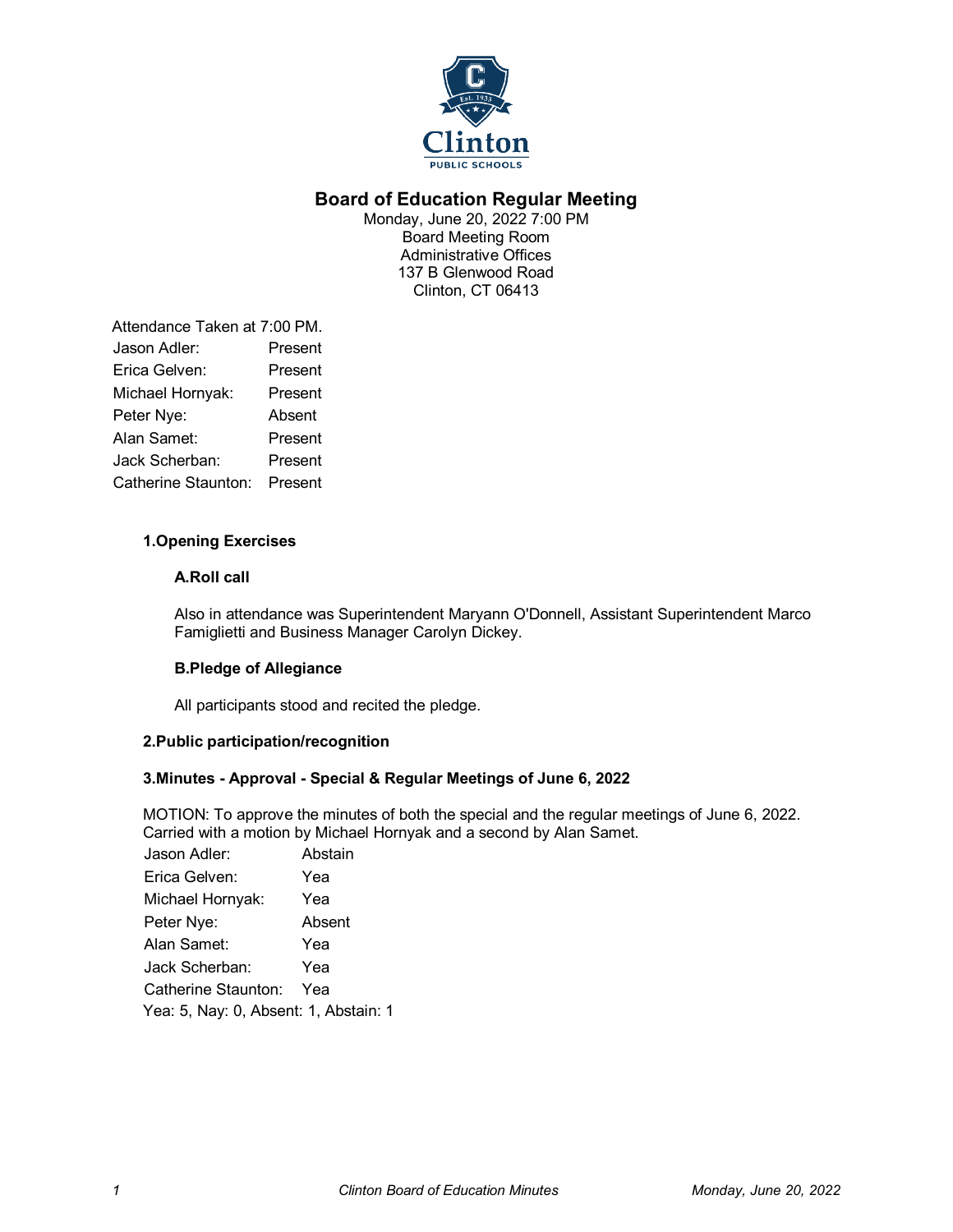# **4.Communications**

# **5.Report of Student Representatives**

The student representatives were not in attendance since the school year has ended.

# **6.Administrative Reports**

# **A.Administrators, Program Directors and Teachers**

# **1.Morgan Student Support Center Program Overview**

Director of Special Services Kimberly Pearce and Morgan Principal Keri Hagness provided a progress update of Morgan's Student Support Center (SSC). The SSC was redesigned this year with dedicated clinicians developing skills and providing immediate therapeutic support. Seven seniors in the program graduated this year and there were several students who returned to Morgan for this program after being outpaced elsewhere. Student attendance markedly improved in those who have historically struggled with school refusal/avoidance. K. Hagness highlighted the relationships formed with students and families in the SSC and the trust given to the staff and school. Discussion included students served, program goals for next school year, post-secondary transition planning, support for families outside of school, and funding of the program.

# **2.Spring and End-of-Year Athletics Report**

M. O'Donnell provided an overview of the spring season along with an end-of-year report that summarized student participation, community service activities, and individual and team awards.

#### **3.General Update**

#### **B.Assistant Superintendent's Report**

#### **1.General Update**

M. Famiglietti reported that summer curriculum writing is underway in the areas of high school mathematics, English language arts and U.S. History, along with 7th and 8th grade English language arts. Consultant hours are considerably less since the high school program chairs have undergone training to facilitate this work. Last week, high school health and physical education teachers were trained as First Aid & CPR instructors, which will allow them to provide training to students that will lead to formal certification. The Summer SAIL program will host 73 students in grades K-4. Of those, 64 will be attending the YMCA in the afternoon.

#### **C.Business Manager's Report**

#### **1.Bills Payable**

There was a question regarding a large balloon payment for a contracted vendor and brief discussion occurred on contracted service providers in the district.

#### **2.End-of-Year Expenditure by Object Projection Update**

C. Dickey provided the projected end of year balance. At this time, it is estimated that the district will have approximately \$595,000 remaining. It was noted that this projection is subject to change as additional billing is received and should be firmed up in August. C. Dickey reminded the Board that per policy, a motion will be recommended in September to transfer between the broad object categories.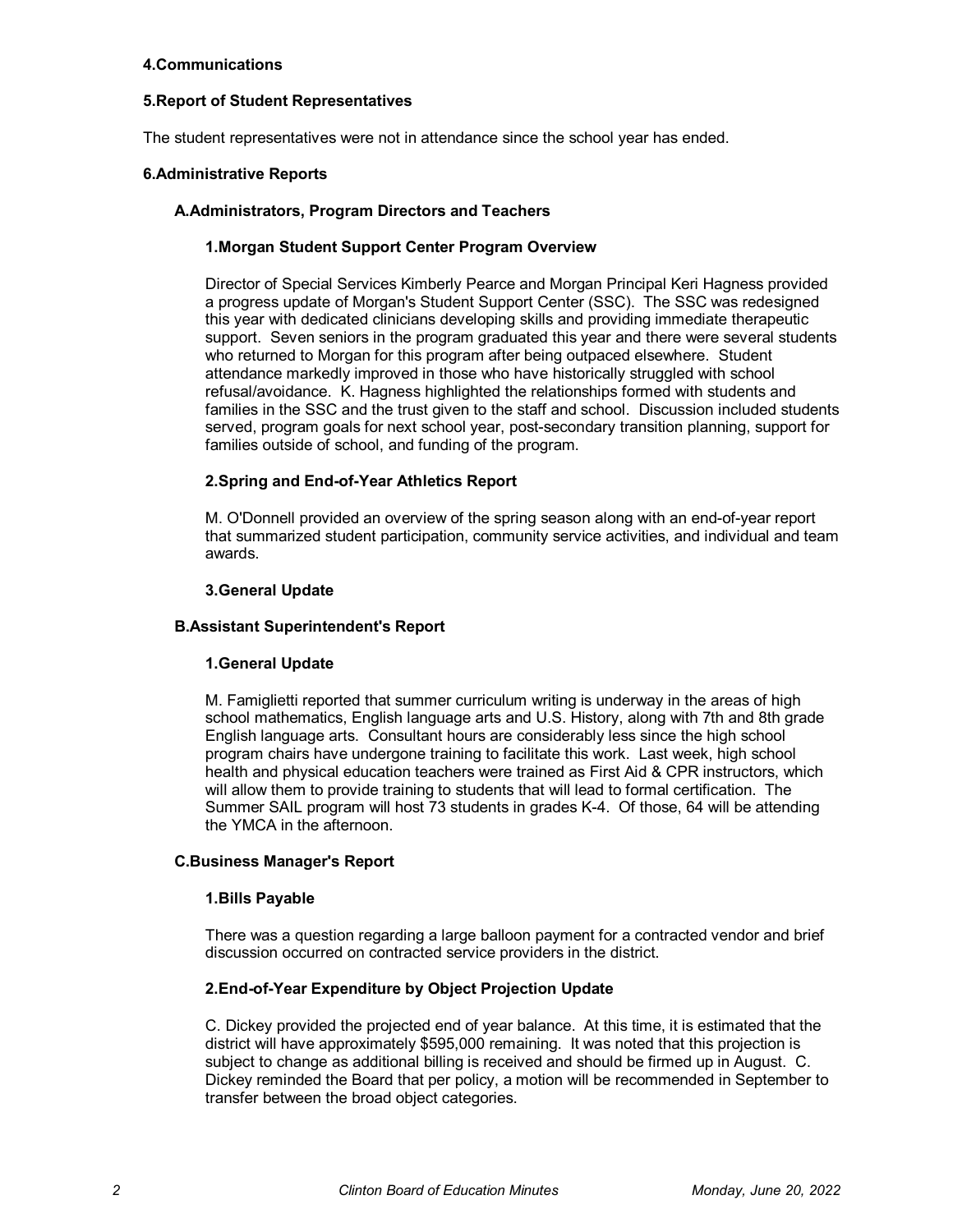# **3.General Update**

C. Dickey reported that People's Bank, the manager of the Board's non-certified pensions, has been merged with M&T Bank. As of July 1, M&T Bank will be the new manager of the non-certified pension and C. Dickey will be coordinating a date in the fall for M&T representatives to introduce themselves to the Board. C. Dickey also noted that there is some food service equipment that is non-operational at the moment and a Buildings & Grounds Subcommittee meeting will likely need to be scheduled for further discussion and review before deciding on repairs versus replacement.

# **7.Superintendent's Report**

# **A.Safe Return Plan Update & Input**

M. O'Donnell reported that the Safe Return Plan was shared with families along with a survey to provide input. One response was received that requested the district explore all avenues to continue providing free school meals to all students. The revised Safe Return Plan will be posted on the district website as required.

# **B.Local School Wellness Policy Triennial Assessment Report**

M. O'Donnell reviewed the Local School Wellness Policy Triennial Assessment Report. The report formalizes the steps taken to assess the district's written policy and practice implementation and those results were reviewed by the Wellness Subcommittee. This formal report will be submitted to the state, posted on the district's website, and shared with all families as required.

# **C.Special Education Stipend Grant**

The Special Education Stipend Grant is a competitive grant in the areas of special education activities and paraeducator professional development that has been submitted for consideration of funding. M. O'Donnell shared plans for use of the funds, which include PMT training, materials for Intensive Learning classrooms, equipment for Intensive Learning playgrounds, and additional Student Support Center iPads.

# **D.General Update**

M. O'Donnell reported that she met with Town Manager Karl Kilduff along with Lynn Hidek and Miner Vincent from Families Helping Families (FHF) to discuss ways to provide summer meals to students. While the students participating in the Summer SAIL program will be provided meals in the afternoon at the YMCA through their grant funding, the district is not able to use funds from the Food Service accounts to provide meals for students participating in the Extended School Year program due to restrictions on the use of those funds. The Town Council was able to approve the application of ARPA funding for a percentage of students and FHF has agreed to donate funds to make up the difference and all students in ESY will be given free meals each day.

The Morgan Graduation ceremony was streamed online and there were a total of 363 unique viewers encompassing 20 states and 3 countries.

# **8.Reports of Board of Education Subcommittees and Special Committees**

#### **A.General Updates**

There is a Policy Subcommittee scheduled for July 12 at 10:30 AM.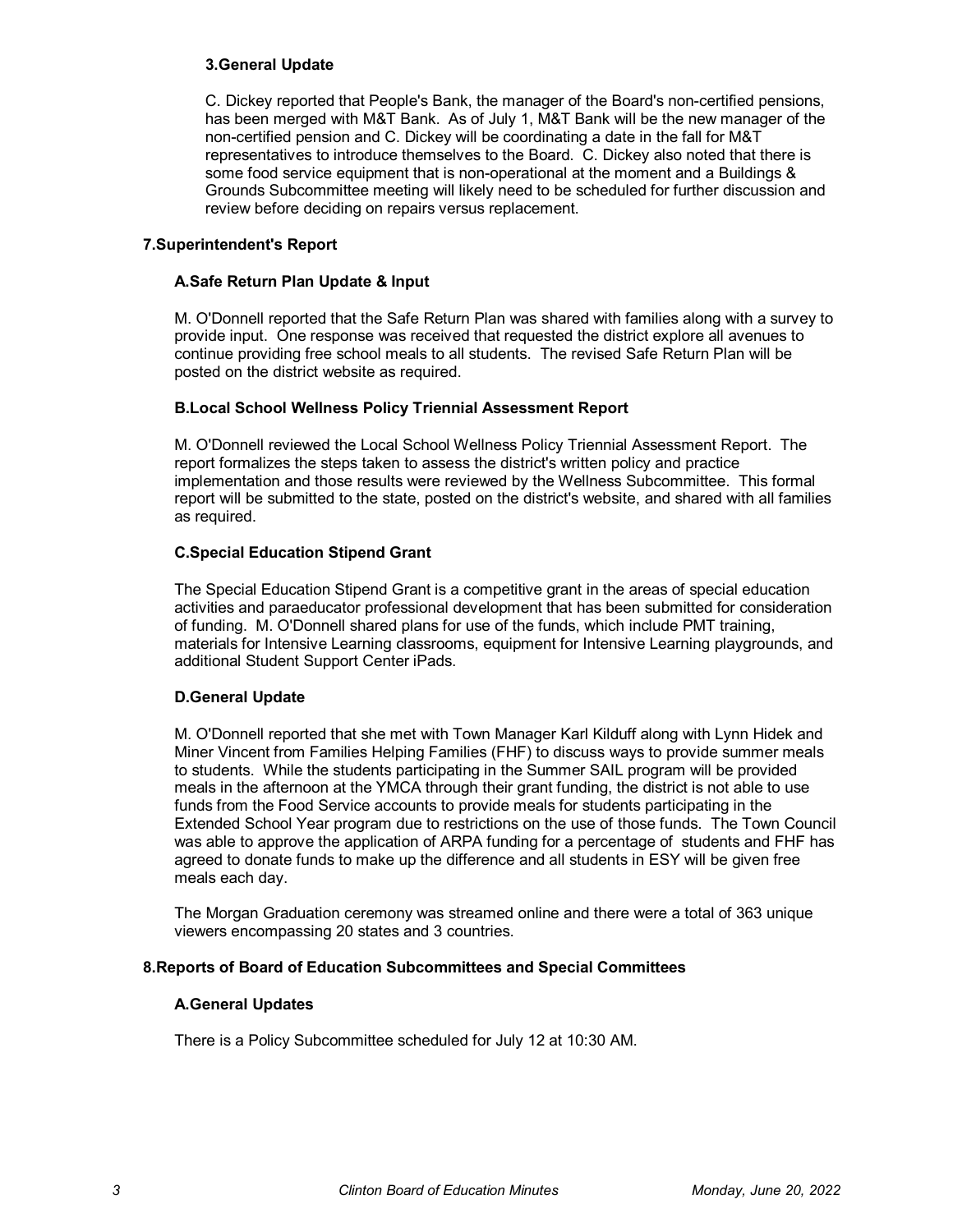### **9.Anticipated Executive Session for the Purpose of Discussion re: Negotiations and Contract Adjustments**

MOTION: To enter into executive session at 8:35 PM and invite Superintendent O'Donnell for the purpose of discussion regarding negotiations and contract adjustments. Carried with a motion by Michael Hornyak and a second by Alan Samet.

| Erica Gelven:<br>Yea<br>Michael Hornyak:<br>Yea |  |  |
|-------------------------------------------------|--|--|
|                                                 |  |  |
|                                                 |  |  |
| Peter Nye:<br>Absent                            |  |  |
| Alan Samet:<br>Yea                              |  |  |
| Jack Scherban:<br>Yea                           |  |  |
| Catherine Staunton:<br>Yea                      |  |  |
| Yea: 6, Nay: 0, Absent: 1                       |  |  |

# **10.Possible Action re: Employment Contracts for Non-Bargaining Unit Administrators & Directors**

The Board came out of Executive Session at 8:41 PM.

MOTION: To authorize a one-year extension to the current contract of the Assistant Superintendent, Business Manager, and the Director of Technology to include the years 2022-23, 2023-24, and 2024- 25, with the health insurance cost share for 2022-23 at 22.0%. Carried with a motion by Jack Scherban and a second by Jason Adler.

| Jason Adler:              | Yea    |  |
|---------------------------|--------|--|
| Erica Gelven:             | Yea    |  |
| Michael Hornyak:          | Yea    |  |
| Peter Nye:                | Absent |  |
| Alan Samet:               | Yea    |  |
| Jack Scherban:            | Yea    |  |
| Catherine Staunton:       | Yea    |  |
| Yea: 6, Nay: 0, Absent: 1 |        |  |

MOTION: To authorize a one-year extension to the current contract of the Director of Buildings & Grounds to include the years 2022-23, 2023-24, and 2024-25, with the health insurance cost share for 2022-23 at 20.5%. Carried with a motion by Michael Hornyak and a second by Catherine Staunton.

| Jason Adler:              | Yea    |  |
|---------------------------|--------|--|
| Erica Gelven:             | Yea    |  |
| Michael Hornyak:          | Yea    |  |
| Peter Nye:                | Absent |  |
| Alan Samet:               | Yea    |  |
| Jack Scherban:            | Yea    |  |
| Catherine Staunton:       | Yea    |  |
| Yea: 6, Nay: 0, Absent: 1 |        |  |

# **11.Personnel Information**

The personnel update was reviewed.